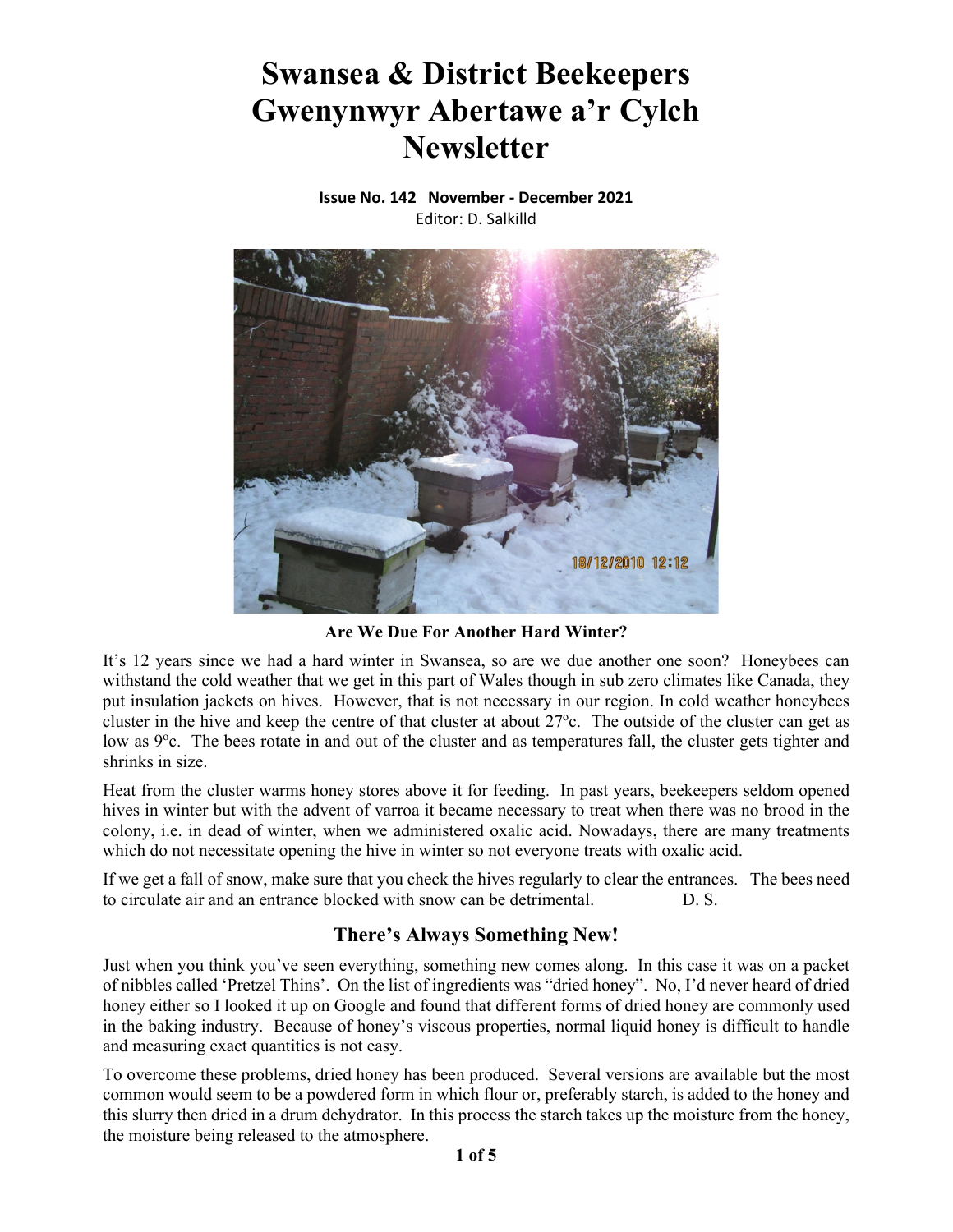The resulting honey-starch complex consists of 75% dry honey, 23.5% starch and 1.5% moisture. This remains free flowing on exposure to the atmosphere.

The Google information then goes on to add that a honey-starch complex possesses the functional properties of normal honey solids and gelatinized starch. This combination accounts for its improving effect on crumb structure, bread yield, flavour and shelf life which exceeds that obtained by honey alone or by starch and honey when added separately. It is used in bread, sweet dough products, biscuits …. and Pretzel Thins.

Dehydrating honey ensures an indefinite shelf life regardless of where it is stored. Dehydration also prevents yeast from growing on the honey which can affect its taste.

*The information on Google was taken from "Baking Science & Technology", 4th edition, by E. J. Pyler & L. A. Gorton.* 

## **The Normal Water Content of Honey**

Honey usually has somewhere between 15 and 20% of water content though heather honey has a little more. In practice, I have found that honey with water content above 18% is liable to ferment, depending on factors such as storage temperature, how air-tight the containers are etc.

One year I was horrified to find that that a 30 lb. tub had fermented, it was beyond recovery. After that I put together a 'Heath Robinson' rig using a dehumidifier and some flexible ducting in which I could reduce water content by a few percent. In operation it circulated air from a dehumidifier, up through a stack of 4 or 5 supers, and back to the dehumidifier in a closed circuit. Before putting the supers on the stack I shook out any unripe nectar from open cells, then stacked the supers, put the lid on and switched the dehumidifier on.

Twenty four hours run time would typically reduce the water content by about 2% and I could remove any possibility of fermentation.

The dehumidifier that I used was an old, square shaped one on which I could easily mount flexible ducting over the inlet and outlet. After it eventually broke down, I bought a replacement unit, but its modern design made it impossible to adapt like the previous one.

On a larger scale, some beekeeping friends in Derbyshire have a honey room in which they put all their supers prior to extraction. It has a dehumidifier in it and works a treat for them, bringing the water percentage down to any level they want. D. S.

#### **The Gower Show 2022**

Tom Davies phoned me on 28<sup>th</sup> October to say that "all things being OK, the Gower Show will be held again in August next year". Good News. It is a great day's outing and gives us something to look forward to.

## Do we interfere with our bees too much?

*Ed. Back in September I received a letter from Rod Sewter about his experiences this year and asked him for permission to reproduce it. He wrote:* 

In February this year I developed symptoms which affected my feet, legs and lower back (a spinal issue apparently), this meant I was unable to attend to the bees in the normal fashion and at times not at all, as both my walking and balance were affected.

I had at that time 5 hives.

I was unable to thoroughly inspect the bees but made a few notes when I was able to just look in the hives. My wife although not an experienced beekeeper was a great help in inspecting some of the hives.

15th February Only looked to see if they needed any food but all OK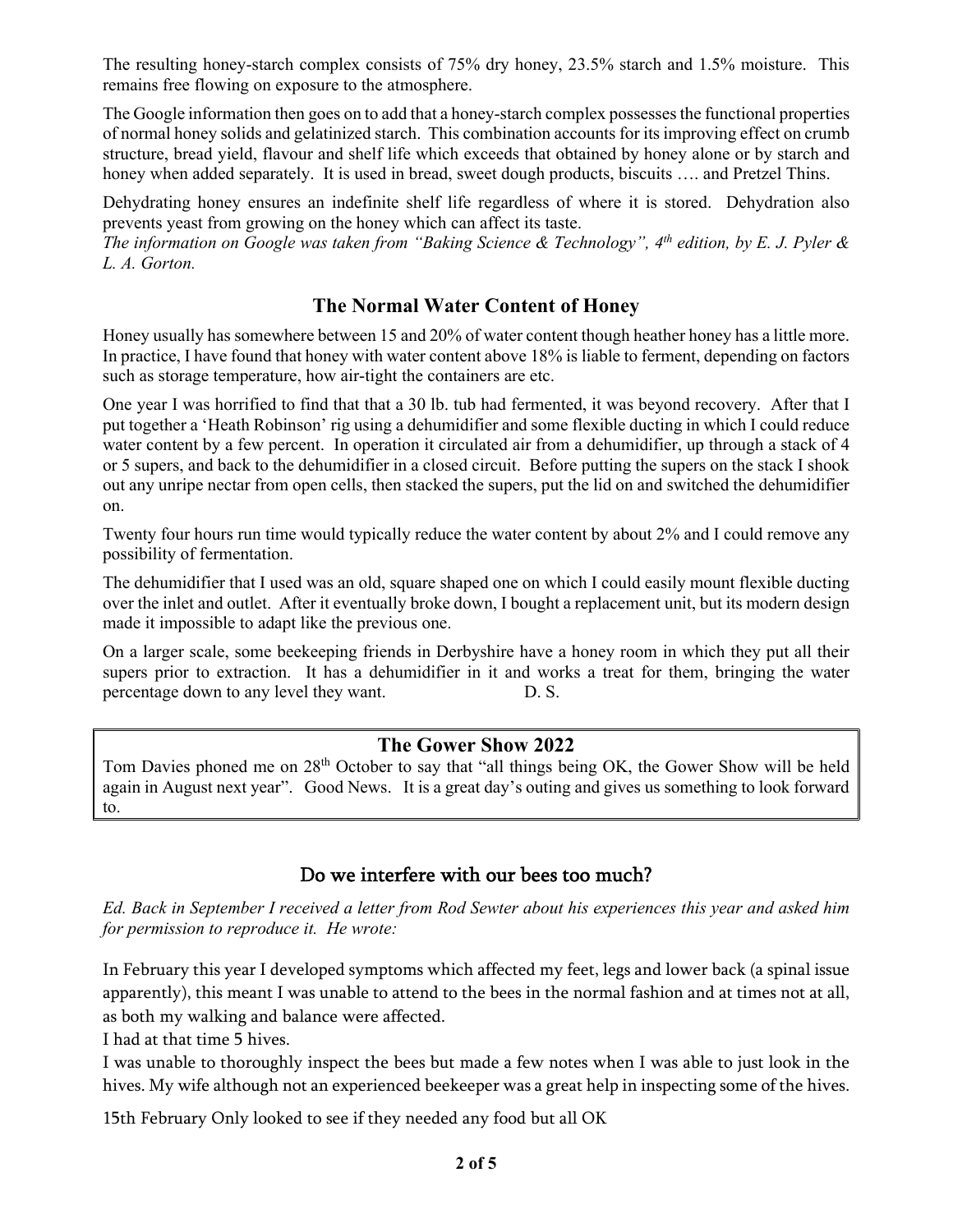7th March No inspection, but fed all but one of the hives.

24th March Again no inspection and fed all except one hive which seemed very quiet.

6th April No Inspection but fed all except one hive.

8th June Just a cursory look but did notice that the one quiet hive was now very quiet and on further inspection found only drone cells on the frames, obviously either a drone laying queen or a laying worker. I was unable to take any action to correct this and the hive subsequently failed, leaving me with 4 hives.

I Suspect one hive had swarmed.

23rd. June With my wife doing the lifting we looked in two of the hives and found good brood in both.

10th July Added a super to one of the hives.

20th July Suspect another hive had swarmed but did manage to add another super to two of the hives.

18th. August Martin Davies very kindly volunteered to inspect the hives and do whatever was necessary with my wife's able assistance and with me watching!! He removed 45+ frames of honey for spinning and inspected all four hives from top to bottom replacing frames where necessary. We are very grateful for his invaluable help.

During the inspection Martin did not notice any Varroa or deformed wings and only found one cell of chalk brood.

We have now uncapped and spun out the honey taking us something like 15 man hours!!, but the good news is that we have something like 36 litres of honey which is considerably more than we have had for the past 4/5 years (usually about 15 litres from 4/5 hives.)

So I ask the question, Do we interfere too much with our bees or have we just been very lucky?

## It's a very good question by D. S.

Some time ago, at an MSWCC Conference, Peter Tomkins, one of the speakers, gave a lecture based on that very question, and though I can't remember much of the detail, his conclusion was that opening a hive really does disturb a colony and if done too frequently it can indeed affect the yield of honey.

With frequent inspections there is also the risk of damaging the queen, something most of have done at one time or another. There are, of course, times when we need to inspect a colony but that should be limited to essentials only, swarm prevention in the spring, varroa treatments or feeding for example.

When I first started beekeeping, the older beekeepers used to say that the more aggressive colonies produced more honey. This was probably because they simply didn't have the courage to open them as frequently as they opened the docile colonies. Opening a very aggressive colony can be frightening. It's not something that I want to do but, luckily, I have always had reasonable colonies to work with.

However, there have been times when I have come across aggressive colonies. On one occasion I was asked to help take the honey harvest from a hive located on a farm in Gower. It was a particularly nasty colony so we did the normal procedure and moved the hive some distance away to go through it. With this technique the flying bees, who are generally the aggressive ones, go back to the original hive location and therefore don't bother the beekeeper who is attending to the colony which mostly contains nurse bees.

On putting the hive back on its original site however, the fliers took umbrage and continued to pursue us. We didn't want them to follow us into the car so for about twenty minutes we took refuge in a dark barn until they eventually gave up and returned to their hive.

We beekeepers sometimes forget that though our aim is to harvest honey and wax, the bees aim is to reproduce their species. To do this they must have stores to go through the winter months and will protect those stores with their lives. D. S.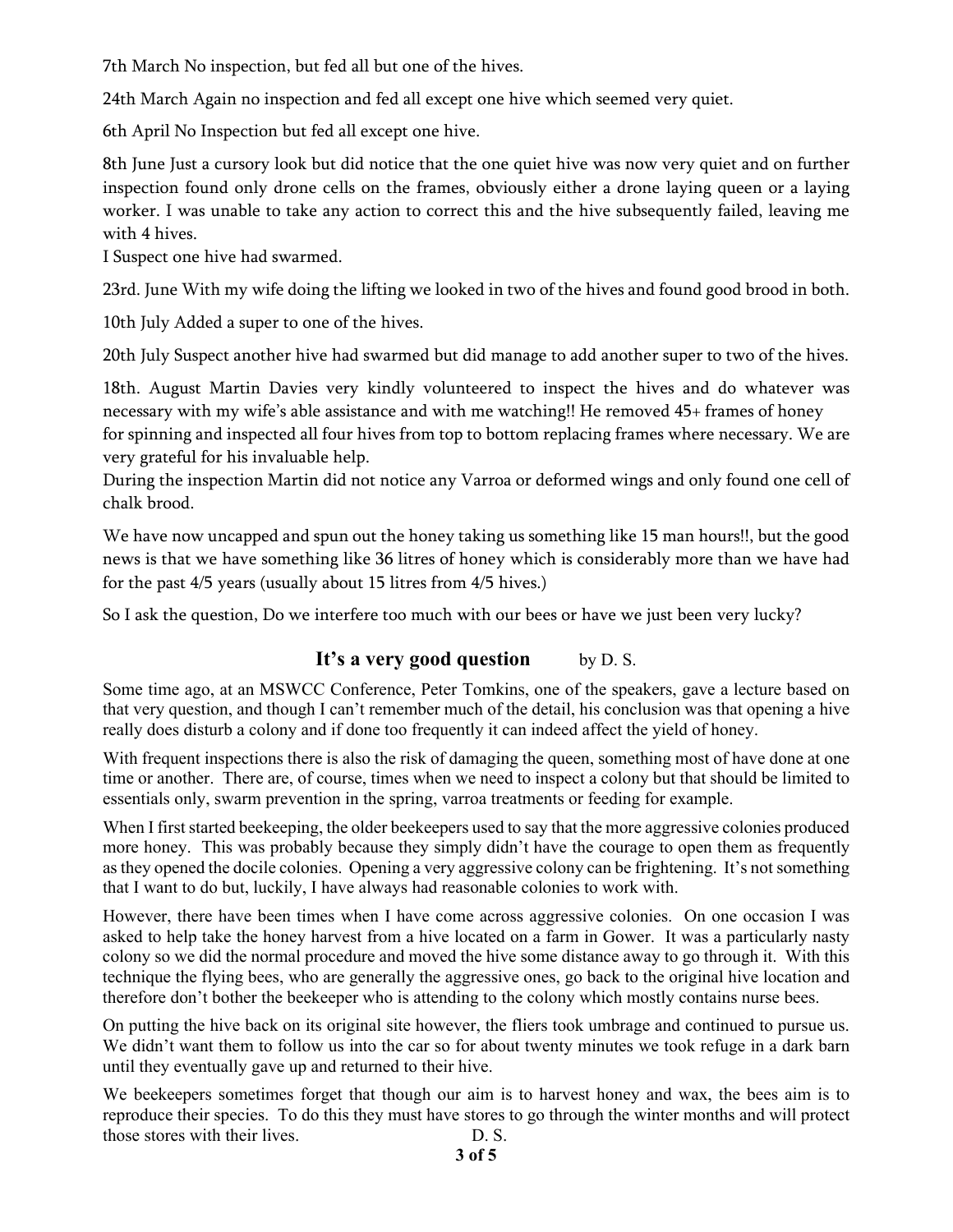#### "When Bees were Bees" by Tom Davies.

On a trip around the State of New York in the U.S.A., a Mr. C. S. Rowe, of Kingston, New York, visited a Mr. Emil W. Gutekunst, of Colden, N. Y.

In the June 1930 issue of "Gleanings in Bee Culture", Mr. Rowe described his visit, and also sent in a couple of photos, one of which showed a line of hives, most of them sporting 6 or 7 supers high, and this being the clover flow.

Colden is some 20 miles from Buffalo, N. Y. and is a large valley. MR. Gutekunst had obtained a large old orchard, described as a 'home yard', with 275 colonies, at the same time raising some 250 nuclei.

The site was kept tidy by allowing a small flock of sheep to graze there, also the photo showed a couple of chickens. It was quite a large area, allowing the nuclei to be given lots of space.

Mr. Rowe stated the supers were about ready for extracting, and that the basswood was just on flowering time, possibly following on from the

Clover to provide not only a second crop but as stores for the winter.

New York clover honey features well in adverts in honey sales, so this undertaking must have been up with the best in honey production.

Till next time Tom.

## **BBC ~ Farming today**

My thanks to Paul Lyons for alerting me to the following item, broadcast on 14<sup>th</sup> Oct.

Prof. Elli Leadbetter from the Dept. of Biological Sciences at Royal Holloway University, London, has been heading up a study looking into foraging of urban and rural honeybees, and comparing their foraging patterns. The findings were published in the Journal of Applied Ecology.

Using ten sites in London and ten sites in rural the areas of Kent, Sussex and the home counties, researchers decoded 2827 waggle dances between April and September 2017. They then mapped out where the bees had been. They also collected data on sugar concentration from foragers by collecting 10 returning bees from each hive visit and inducing regurgitation of collected nectar.

From the waggle dances they calculated an average foraging distance in urban areas of 492 metres. This compared to 743 metres in rural areas. They found no significant difference in the amount of sugar collected by urban and rural bees, indicating that longer foraging distances in rural areas were not driven by far-away, nectar rich sources and that urban areas consistently provided honeybees with more available food.

Their findings support the idea that gardens and parks in cities provide diverse, plentiful, and reliable foraging resources. In agricultural areas it is harder for honeybees to find food so they have to fly further.

The researchers warn that rural areas are unlikely to support bee populations in landscapes dominated by intensive agriculture. They go on to say that conservation efforts should be directed towards increasing the amount of non-crop flowers in agricultural areas, such as wildflower strips. This would increase the consistency of forage available across the season and reduce the bee's reliance on small numbers of seasonal flowering crops.

#### **"More About Bees"** by Tom Davies

An unusual year this, from my point of view not a very good one. A bad fall onto a paved path gave me bruised ribs, a sprained wrist, plus a good few other bruises to go with it.

If we had a Gower Show I would not have been able to go, as well as that I was not able to look after my garden very well and the weeds have taken over, so at the present moment I am reclaiming it.

On the good side, the flowers I planted came on well and the bees etc. have made good use of them, with quite a lot of honeybees among them.